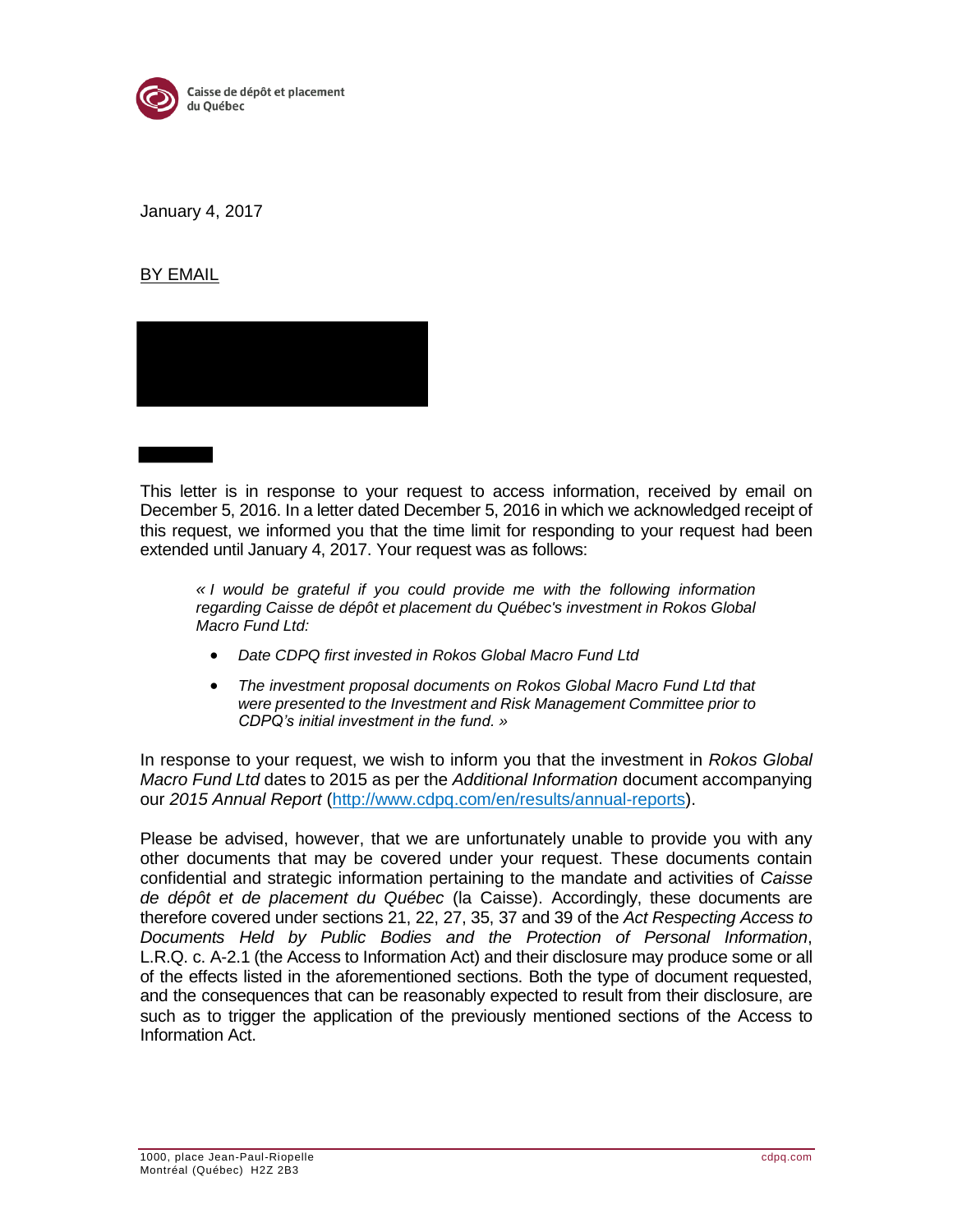

For example, the requested documents contain strategic and confidential information. Disclosure of this information would jeopardize the economic interests of la Caisse along with those of the public body or group of persons under its jurisdiction. Disclosure may notably cause substantial harm to la Caisse's competitiveness and significant injury to it and to any involved third person. Disclosure may also be reasonably expected to reveal a contract negotiation strategy.

Furthermore, such disclosure may, in some cases, reveal investment, debt management or fund management strategies.

In addition, given that disclosure of this information is likely to have an impact on third parties, it could not be shared without the aforementioned third parties being first informed and allowed to make representations in this matter, notably as to sections 23 and 24 of the Access to Information Act. We therefore reserve our rights in this regard.

Finally, we provide you with a copy of sections 21, 22, 23, 24, 27, 35, 37 and 39 of the Access to information Act for your information and we let you know the terms of Section 135 of this act:

"135. Every person whose request has been denied, in whole or in part, by the person in charge of access to documents or of protection of personal information may apply to the Commission for a review of the decision.

Every person who has made a request under this Act may apply to the Commission for a review of any decision of the person in charge concerning the time prescribed for processing the request, the mode of access to a document or information, the application of section 9 or the fee payable.

The application must be made within thirty days of the date of the decision or of the time granted by this Act to the person in charge for processing a request. However, the Commission may, for any serious cause, release the applicant from a failure to observe the time limit."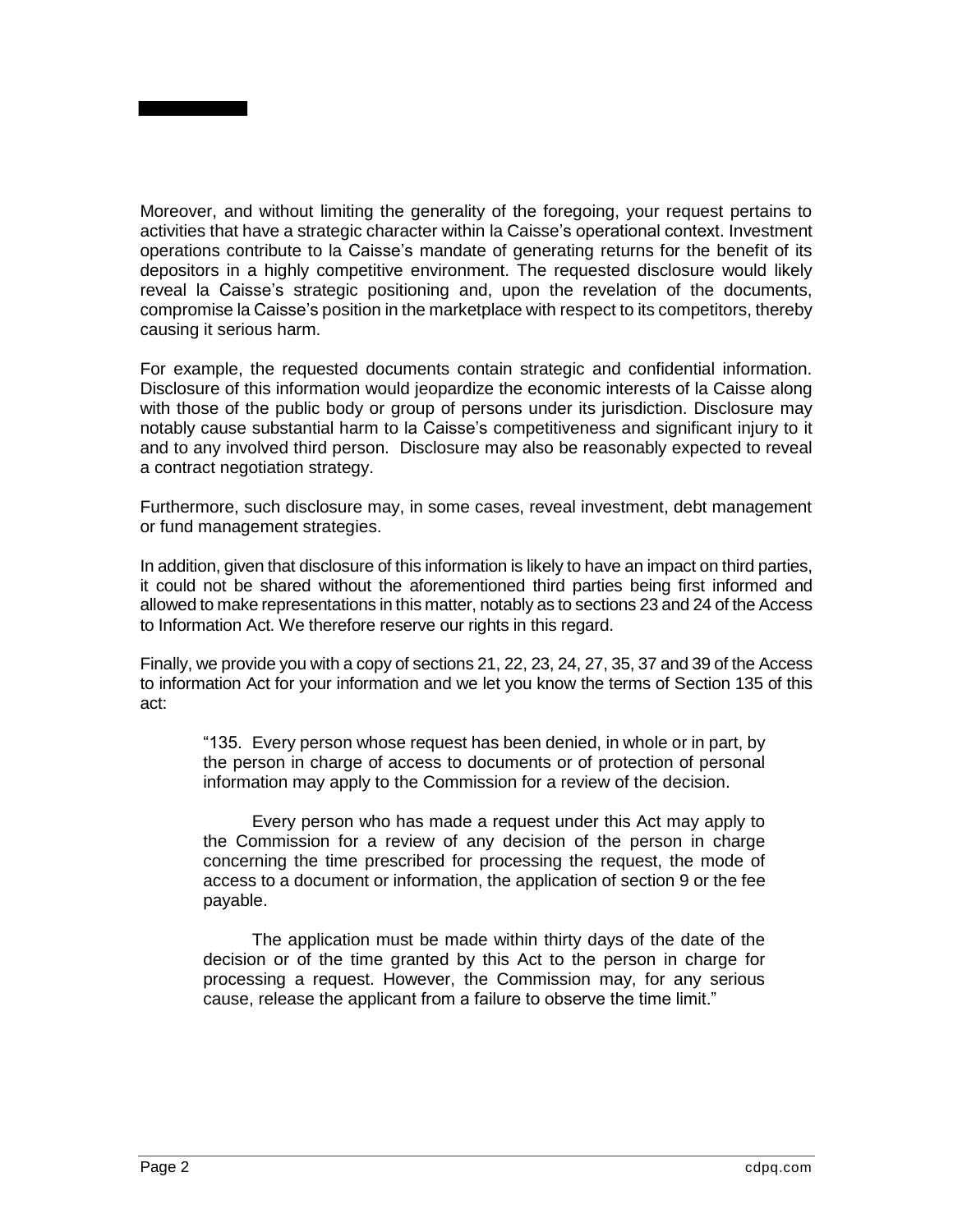Yours truly,

Ginette Depelteau Senior Vice-President, Compliance and Responsible Investment<br>and Responsible for Access to Information<br>and Protection of Personal Information

GD/fp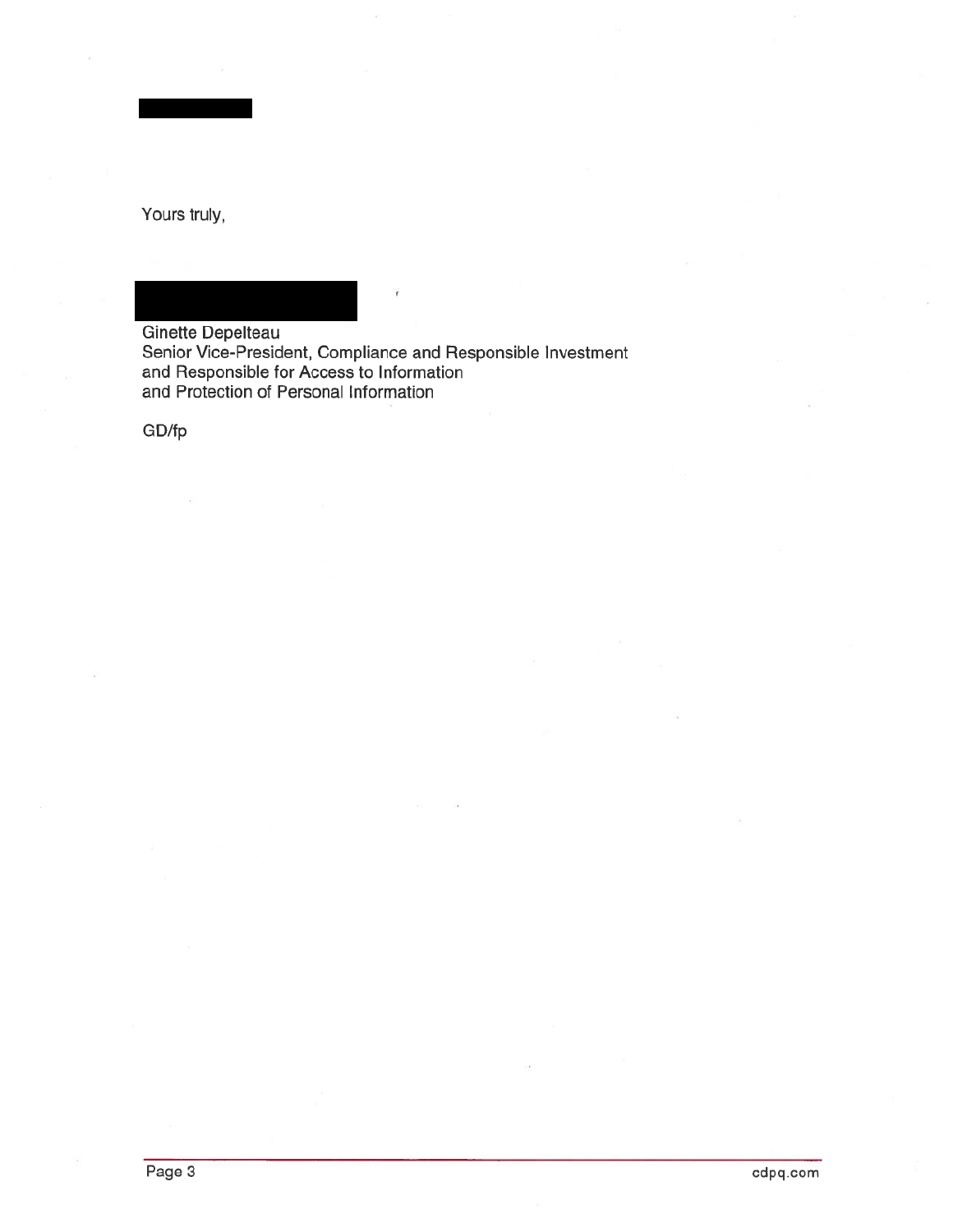L.R.Q., chapter A-2.1

## **ACT RESPECTING ACCESS TO DOCUMENTS HELD BY PUBLIC BODIES AND THE PROTECTION OF PERSONAL INFORMATION**

**[21.](javascript:displayOtherLang(%22se:21%22);)** A public body may refuse to release or to confirm the existence of information if, as a result of its disclosure, borrowings, proposed borrowings, transactions or proposed transactions relating to property, services or works, a proposed tariffing, taxation or imposition of dues, or proposed amendments to taxes or dues would be revealed, where such disclosure would likely

(1) unduly benefit or seriously harm a person, or

(2) have a serious adverse effect on the economic interests of the public body or group of persons under its jurisdiction.

1982, c. 30, s. 21.

**[22.](javascript:displayOtherLang(%22se:22%22);)** A public body may refuse to release an industrial secret that it owns.

It may also refuse to release other industrial, financial, commercial, scientific or technical information that it owns if its disclosure would likely hamper negotiations in view of a contract, or result in losses for the body or in considerable profit for another person.

A public body established for industrial, commercial or financial management purposes may also refuse to release such information if its disclosure would likely substantially reduce its competitive margin or reveal a loan, investment, debt management or fund management proposal or a loan, investment, debt management or fund management strategy.

1982, c. 30, s. 22; 2006, c. 22, s. 11.

**[23.](javascript:displayOtherLang(%22se:23%22);)** No public body may release industrial secrets of a third person or confidential industrial, financial, commercial, scientific, technical or union information supplied by a third person and ordinarily treated by a third person as confidential, without his consent.

1982, c. 30, s. 23.

**[24.](javascript:displayOtherLang(%22se:24%22);)** No public body may release information supplied by a third person if its disclosure would likely hamper negotiations in view of a contract, result in losses for the third person or in considerable profit for another person or substantially reduce the third person's competitive margin, without his consent.

1982, c. 30, s. 24.